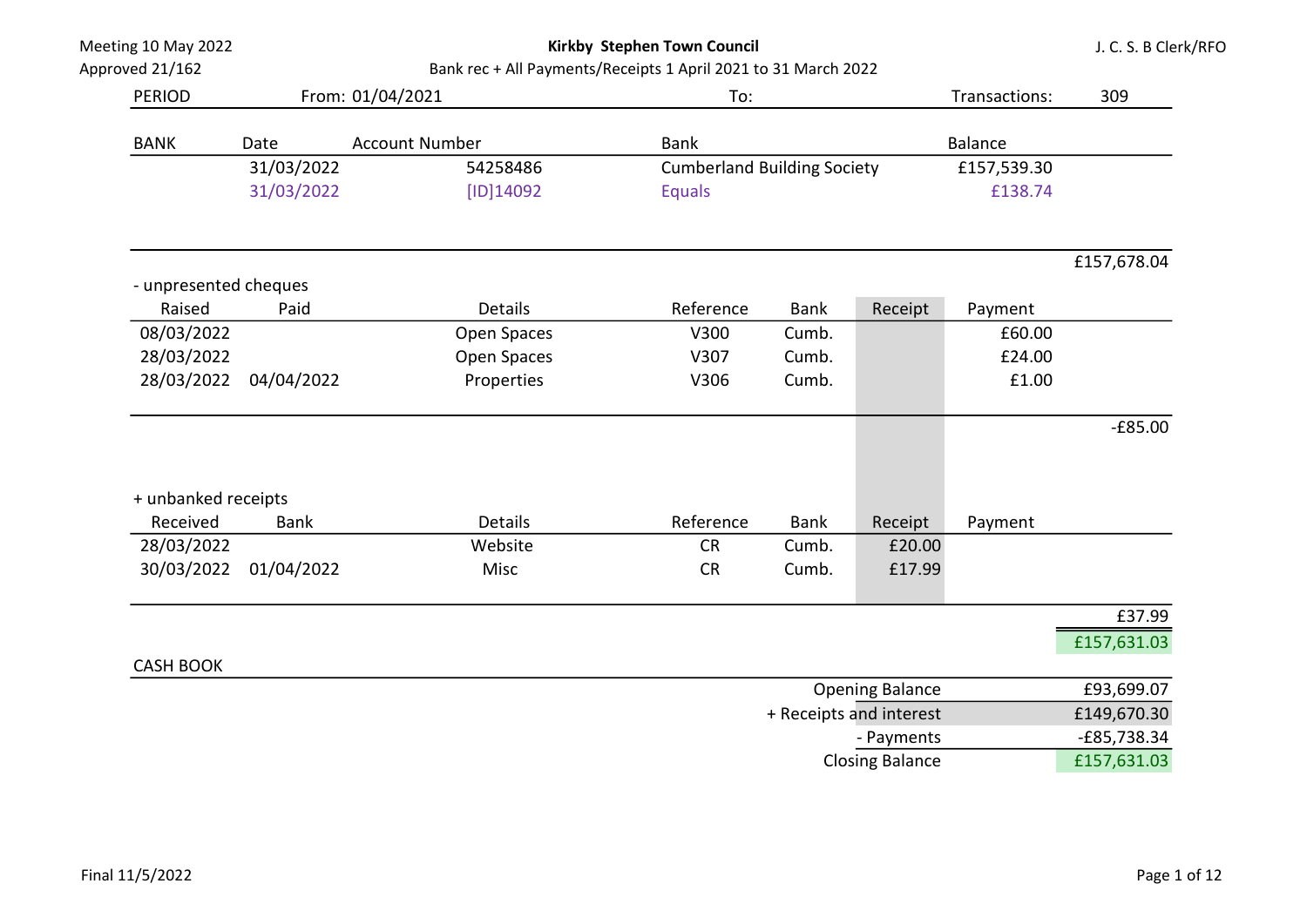# Kirkby Stephen Town Council

|                | <b>Issued</b> | Paid       | <b>Description</b>                     | <b>Type</b> | <b>Minute</b> | <b>Bank</b> | Payment   | Receipt    |
|----------------|---------------|------------|----------------------------------------|-------------|---------------|-------------|-----------|------------|
| $\mathbf{1}$   | 01/04/2021    | 01/04/2021 | IT support                             | DD          | 21/047.1      | Cumb.       | £41.22    |            |
| $\overline{2}$ | 14/04/2021    | 14/04/2021 | Website                                | CR          | 21/047.1      | Cumb.       |           | £20.00     |
| 3              | 17/04/2021    | 17/04/2021 | Broadband & Phone                      | DD          | 21/047.1      | Cumb.       | £60.37    |            |
| 4              | 19/04/2021    | 19/04/2021 | <b>Business Rates (Christian Head)</b> | DD          | 21/047.1      | Cumb.       | £268.70   |            |
| 5              | 22/04/2021    | 22/04/2021 | Grant                                  | <b>BACS</b> | 21/047.1      | Cumb.       | £1,000.00 |            |
| 6              | 23/04/2021    | 23/04/2021 | Eden DC (Street Cleaning)              | <b>CR</b>   | 21/047.1      | Cumb.       |           | £7,303.00  |
| 7              | 26/04/2021    | 26/04/2021 | Grants (Jubilee Park)                  | <b>BACS</b> | 21/047.1      | Cumb.       | £2,600.00 |            |
| 8              | 26/04/2021    | 26/04/2021 | Grant                                  | <b>BACS</b> | 21/047.1      | Cumb.       | £300.00   |            |
| 9              | 26/04/2021    | 26/04/2021 | <b>Grants (KS Burial Board)</b>        | <b>BACS</b> | 21/047.1      | Cumb.       | £2,134.00 |            |
| 10             | 26/04/2021    | 26/04/2021 | Open Spaces                            | <b>BACS</b> | 21/047.1      | Cumb.       | £148.47   |            |
| 11             | 26/04/2021    | 26/04/2021 | CALC subs                              | <b>BACS</b> | 21/047.1      | Cumb.       | £315.35   |            |
| 12             | 26/04/2021    | 26/04/2021 | Open Spaces                            | <b>BACS</b> | 21/047.1      | Cumb.       | £594.00   |            |
| 13             | 26/04/2021    | 26/04/2021 | <b>Grass Cutting</b>                   | <b>BACS</b> | 21/047.1      | Cumb.       | £420.00   |            |
| 14             | 26/04/2021    | 26/04/2021 | Printing                               | <b>BACS</b> | 21/047.1      | Cumb.       | £58.40    |            |
| 15             | 26/04/2021    | 26/04/2021 | <b>Street Cleaning</b>                 | <b>BACS</b> | 21/047.1      | Cumb.       | £17.40    |            |
| 16             | 26/04/2021    | 26/04/2021 | <b>CCTV</b>                            | <b>BACS</b> | 21/047.1      | Cumb.       | £219.75   |            |
| 17             | 26/04/2021    | 26/04/2021 | <b>Bank charges</b>                    | SO          | 21/047.1      | Cumb.       | £9.00     |            |
| 18             | 26/04/2021    | 26/04/2021 | <b>Bank charges</b>                    | SO          | 21/047.1      | Cumb.       | £3.00     |            |
| 19             | 26/04/2021    | 26/04/2021 | <b>Bank charges</b>                    | SO          | 21/047.1      | Cumb.       | £0.55     |            |
| 20             | 26/04/2021    | 26/04/2021 | Salary (Council & Community Centre)    | <b>BACS</b> | 21/047.1      | Cumb.       | £924.75   |            |
| 21             | 26/04/2021    | 26/04/2021 | Salary (Street Cleaning)               | <b>BACS</b> | 21/047.1      | Cumb.       | £646.38   |            |
| 22             | 26/04/2021    | 26/04/2021 | Salary (Administration)                | <b>BACS</b> | 21/047.1      | Cumb.       | £1,253.00 |            |
| 23             | 30/04/2021    | 30/04/2021 | <b>Employers Pension Contributions</b> | <b>BACS</b> | 21/047.1      | Cumb.       | £107.88   |            |
| 24             | 30/04/2021    | 30/04/2021 | Precept & CTRS                         | <b>CR</b>   | 21/047.1      | Cumb.       |           | £90,433.00 |
| 25             | 30/04/2021    | 30/04/2021 | Website                                | <b>CR</b>   | 21/047.2      | Cumb.       |           | £20.00     |
| 26             | 04/05/2021    | 04/05/2021 | IT support                             | DD          | 21/047.2      | Cumb.       | £41.22    |            |
| 27             | 10/05/2021    | 10/05/2021 | Website                                | CR          | 21/047.2      | Cumb.       |           | £20.00     |
| 28             | 10/05/2021    | 10/05/2021 | Website                                | CR          | 21/047.2      | Cumb.       |           | £20.00     |
| 29             | 17/05/2021    | 17/05/2021 | Broadband & Phone                      | <b>DD</b>   | 21/047.2      | Cumb.       | £67.19    |            |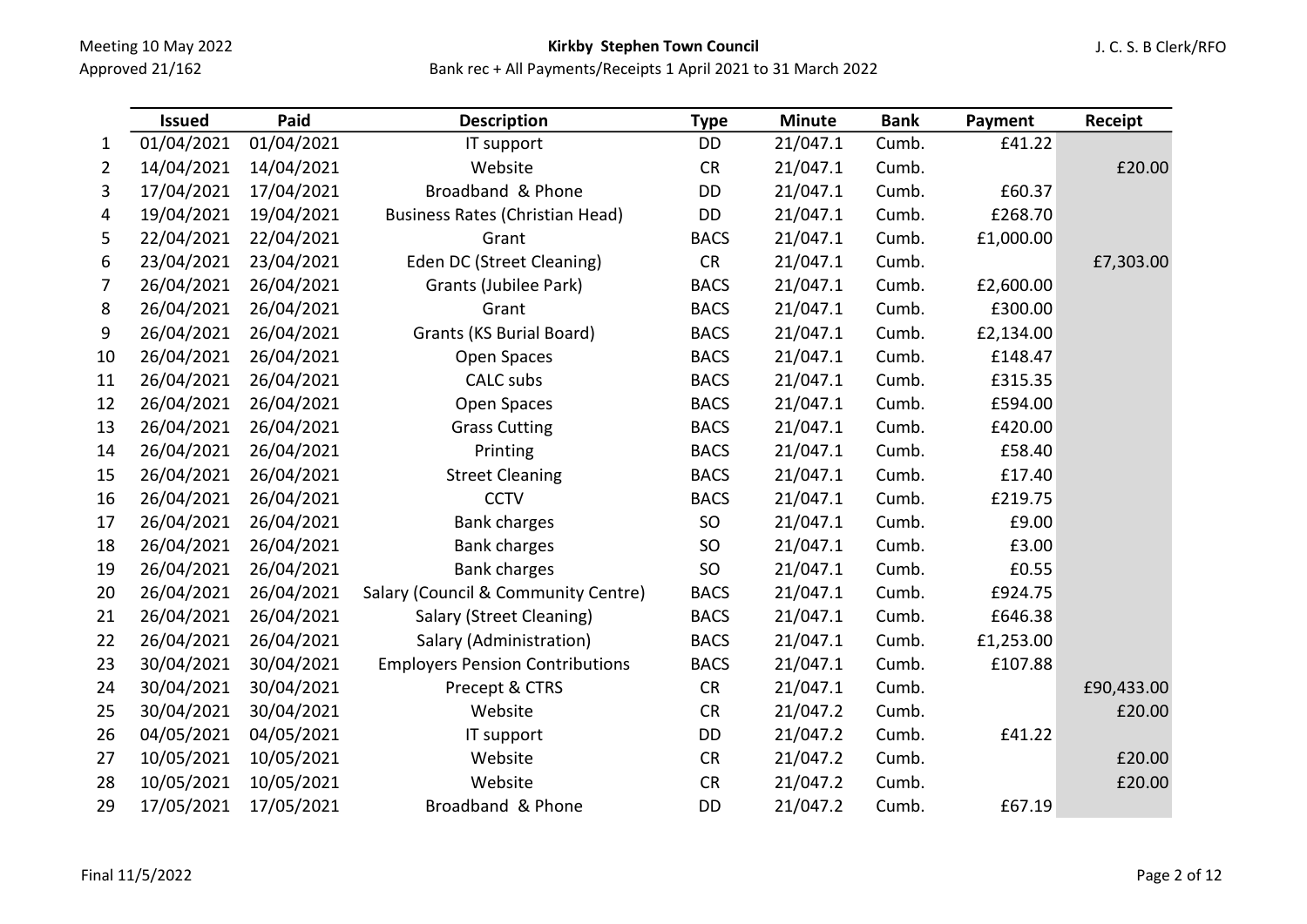Approved 21/162

## Kirkby Stephen Town Council

J. C. S. B Clerk/RFO

Bank rec + All Payments/Receipts 1 April 2021 to 31 March 2022

|    | <b>Issued</b> | Paid       | <b>Description</b>                     | <b>Type</b> | <b>Minute</b> | <b>Bank</b> | Payment   | Receipt |
|----|---------------|------------|----------------------------------------|-------------|---------------|-------------|-----------|---------|
| 30 | 19/05/2021    | 19/05/2021 | <b>Grass Cutting</b>                   | <b>BACS</b> | 21/047.2      | Cumb.       | £420.00   |         |
| 31 | 19/05/2021    | 19/05/2021 | Kirkby Stephen Youth Centre            | <b>BACS</b> | 21/047.2      | Cumb.       | £600.00   |         |
| 32 | 19/05/2021    | 19/05/2021 | IT support                             | <b>BACS</b> | 21/047.2      | Cumb.       | £306.00   |         |
| 33 | 19/05/2021    | 19/05/2021 | Audit                                  | <b>BACS</b> | 21/047.2      | Cumb.       | £85.00    |         |
| 34 | 19/05/2021    | 19/05/2021 | Open Spaces                            | <b>BACS</b> | 21/047.2      | Cumb.       | £550.00   |         |
| 35 | 18/05/2021    | 18/05/2021 | <b>Business Rates (Christian Head)</b> | DD          | 21/047.2      | Cumb.       | £264.00   |         |
| 36 | 24/05/2021    | 24/05/2021 | Room Hire                              | <b>CR</b>   | 21/047.2      | Cumb.       |           | £90.00  |
| 37 | 25/05/2021    | 25/05/2021 | Website                                | <b>CR</b>   | 21/047.2      | Cumb.       |           | £20.00  |
| 38 | 26/05/2021    | 26/05/2021 | Salary (Council & Community Centre)    | <b>BACS</b> | 21/047.2      | Cumb.       | £919.76   |         |
| 39 | 26/05/2021    | 26/05/2021 | Salary (Street Cleaning)               | <b>BACS</b> | 21/047.2      | Cumb.       | £610.64   |         |
| 40 | 26/05/2021    | 26/05/2021 | Salary (Administration)                | <b>BACS</b> | 21/047.2      | Cumb.       | £1,130.88 |         |
| 41 | 29/05/2021    | 28/05/2021 | <b>Employers Pension Contributions</b> | <b>BACS</b> | 21/047.2      | Cumb.       | £94.10    |         |
| 42 | 29/05/2021    | 29/05/2021 | <b>Street Cleaning</b>                 | <b>BACS</b> | 21/047.2      | Cumb.       | £27.00    |         |
| 43 | 26/05/2021    | 02/06/2021 | Kirkby Stephen Youth Centre            | 000028      | 21/047.3      | Cumb.       | £97.08    |         |
| 44 | 26/05/2021    | 02/06/2021 | Kirkby Stephen Youth Centre            | 000029      | 21/047.3      | Cumb.       | £124.43   |         |
| 45 | 01/06/2021    | 01/06/2021 | IT support                             | <b>DD</b>   | 21/047.3      | Cumb.       | £41.22    |         |
| 46 | 02/06/2021    | 02/06/2021 | Website                                | <b>CR</b>   | 21/047.3      | Cumb.       |           | £20.00  |
| 47 | 07/06/2021    | 07/06/2021 | Website                                | CR          | 21/047.3      | Cumb.       |           | £20.00  |
| 48 | 07/06/2021    | 07/06/2021 | Website                                | <b>CR</b>   | 21/047.3      | Cumb.       |           | £10.00  |
| 49 | 10/06/2021    | 10/06/2021 | <b>Good Neighbours</b>                 | 000027      | 21/047.3      | Cumb.       | £15.00    |         |
| 50 | 11/06/2021    | 11/06/2021 | Website                                | CR          | 21/047.3      | Cumb.       |           | £20.00  |
| 51 | 16/06/2021    | 18/06/2021 | Hire of function room                  | 000030      | 21/047.3      | Cumb.       | £80.00    |         |
| 52 | 16/06/2021    | 16/06/2021 | Stationery                             | <b>BACS</b> | 21/047.3      | Cumb.       | £29.48    |         |
| 53 | 16/06/2021    | 16/06/2021 | <b>Training for Councillor</b>         | <b>BACS</b> | 21/047.3      | Cumb.       | £20.00    |         |
| 54 | 16/06/2021    | 16/06/2021 | IT support                             | <b>BACS</b> | 21/047.3      | Cumb.       | £144.00   |         |
| 55 | 16/06/2021    | 16/06/2021 | <b>Grass Cutting</b>                   | <b>BACS</b> | 21/047.3      | Cumb.       | £420.00   |         |
| 56 | 16/06/2021    | 16/06/2021 | <b>Grass Cutting</b>                   | <b>BACS</b> | 21/047.3      | Cumb.       | £240.00   |         |
| 57 | 16/06/2021    | 16/06/2021 | <b>Street Cleaning</b>                 | <b>BACS</b> | 21/047.3      | Cumb.       | £147.45   |         |
| 58 | 16/06/2021    | 16/06/2021 | Insurance                              | <b>BACS</b> | 21/047.3      | Cumb.       | £3,074.68 |         |
| 59 | 16/06/2021    | 16/06/2021 | <b>Grass Cutting</b>                   | <b>BACS</b> | 21/047.3      | Cumb.       | £420.00   |         |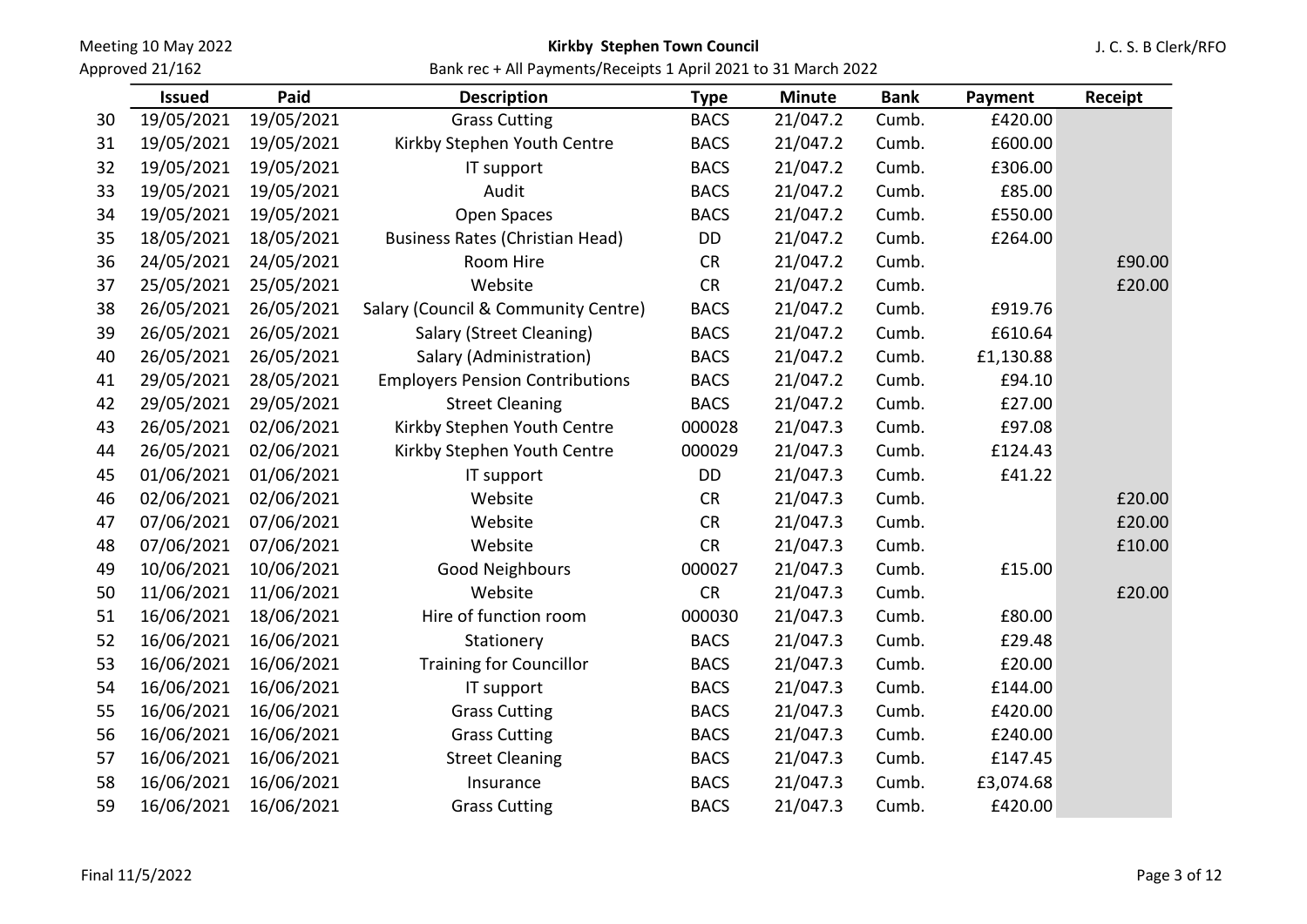Approved 21/162

### Kirkby Stephen Town Council

J. C. S. B Clerk/RFO

Bank rec + All Payments/Receipts 1 April 2021 to 31 March 2022

|    | <b>Issued</b> | Paid       | <b>Description</b>                     | <b>Type</b> | <b>Minute</b> | <b>Bank</b> | Payment   | Receipt   |
|----|---------------|------------|----------------------------------------|-------------|---------------|-------------|-----------|-----------|
| 60 | 16/06/2021    | 17/06/2021 | Council & community centre             | <b>CR</b>   | 21/047.3      | Cumb.       |           | £200.00   |
| 61 | 16/06/2021    | 16/06/2021 | Broadband & Phone                      | DD          | 21/047.3      | Cumb.       | £65.88    |           |
| 62 | 18/06/2021    | 18/06/2021 | <b>Business Rates (Christian Head)</b> | DD          | 21/047.3      | Cumb.       | £264.00   |           |
| 63 | 21/06/2021    | 25/06/2021 | Website                                | CR          | 21/047.3      | Cumb.       |           | £20.00    |
| 64 | 21/06/2021    | 25/06/2021 | <b>Training for Councillor</b>         | <b>BACS</b> | 21/047.3      | Cumb.       | £20.00    |           |
| 65 | 21/06/2021    | 25/06/2021 | Administration                         | <b>BACS</b> | 21/047.3      | Cumb.       | £5.00     |           |
| 66 | 21/06/2021    | 25/06/2021 | Good Neighbours                        | <b>BACS</b> | 21/047.3      | Cumb.       | £15.00    |           |
| 67 | 21/06/2021    | 25/06/2021 | Stationery                             | <b>BACS</b> | 21/047.3      | Cumb.       | £77.95    |           |
| 68 | 21/06/2021    | 25/06/2021 | Administration                         | <b>BACS</b> | 21/047.3      | Cumb.       | £594.00   |           |
| 69 | 21/06/2021    | 25/06/2021 | <b>Town Centre Flowers</b>             | <b>BACS</b> | 21/047.3      | Cumb.       | £166.68   |           |
| 70 | 23/06/2021    | 25/06/2021 | Printing                               | <b>BACS</b> | 21/047.3      | Cumb.       | £48.04    |           |
| 71 | 23/06/2021    | 25/06/2021 | <b>Grass Cutting</b>                   | <b>BACS</b> | 21/047.3      | Cumb.       | £420.00   |           |
| 72 | 23/06/2021    | 25/06/2021 | CIC Filing fee                         | <b>BACS</b> | 21/047.3      | Cumb.       | £13.00    |           |
| 73 | 23/06/2021    | 25/06/2021 | Hanging baskets                        | <b>BACS</b> | 21/047.3      | Cumb.       | £90.00    |           |
| 74 | 25/06/2021    | 25/06/2021 | Salary (Council & Community Centre)    | <b>BACS</b> | 21/047.3      | Cumb.       | £834.94   |           |
| 75 | 25/06/2021    | 25/06/2021 | Salary (Street Cleaning)               | <b>BACS</b> | 21/047.3      | Cumb.       | £619.21   |           |
| 76 | 25/06/2021    | 25/06/2021 | Salary (Administration)                | <b>BACS</b> | 21/047.3      | Cumb.       | £1,296.91 |           |
| 77 | 22/06/2021    | 22/06/2021 | Kirkby Stephen Youth Centre            | CR          | 21/047.3      | Cumb.       |           | £4,000.00 |
| 78 | 28/06/2021    | 30/06/2021 | <b>Employers Pension Contributions</b> | <b>BACS</b> | 21/047.3      | Cumb.       | £105.20   |           |
| 79 | 28/06/2021    | 30/06/2021 | <b>PAYE</b>                            | <b>BACS</b> | 21/047.3      | Cumb.       | £2,825.78 |           |
| 80 | 28/06/2021    | 30/06/2021 | Kirkby Stephen Youth Centre            | <b>BACS</b> | 21/047.3      | Cumb.       | £48.83    |           |
| 81 | 28/06/2021    | 30/06/2021 | Kirkby Stephen Youth Centre            | <b>BACS</b> | 21/047.3      | Cumb.       | £37.88    |           |
| 82 | 29/06/2021    | 29/06/2021 | Website                                | <b>CR</b>   | 21/047.3      | Cumb.       |           | £20.00    |
| 83 | 30/06/2021    | 05/07/2021 | Website                                | CR          | 21/047.3      | Cumb.       |           | £23.00    |
| 84 | 01/07/2021    | 01/07/2021 | IT support                             | DD          | 21/058.1      | Cumb.       | £41.22    |           |
| 85 | 04/07/2021    | 04/07/2021 | Website                                | <b>CR</b>   | 21/058.1      | Cumb.       |           | £20.00    |
| 86 | 09/07/2021    | 09/07/2021 | Website                                | <b>CR</b>   | 21/058.1      | Cumb.       |           | £20.00    |
| 87 | 16/07/2021    | 16/07/2021 | Postage                                | <b>BACS</b> | 21/058.1      | Cumb.       | £33.00    |           |
| 88 | 16/07/2021    | 16/07/2021 | <b>Grants &amp; Donations</b>          | <b>BACS</b> | 21/058.1      | Cumb.       | £250.00   |           |
| 89 | 16/07/2021    | 16/07/2021 | Calor Fund                             | <b>BACS</b> | 21/058.1      | Cumb.       | £180.00   |           |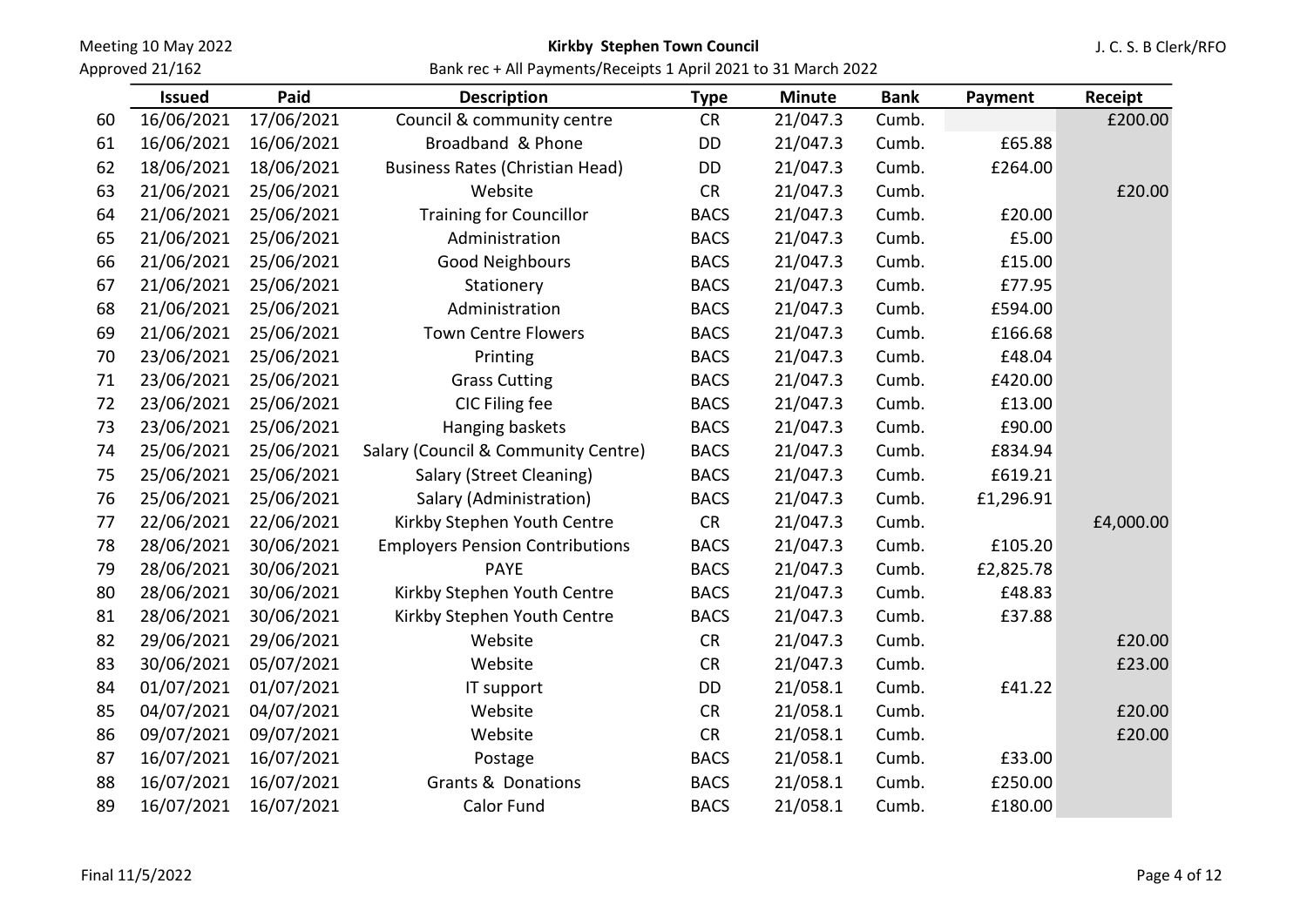Approved 21/162

### Kirkby Stephen Town Council

J. C. S. B Clerk/RFO

|     | <b>Issued</b> | Paid       | <b>Description</b>                     | <b>Type</b> | <b>Minute</b> | <b>Bank</b> | Payment   | Receipt    |
|-----|---------------|------------|----------------------------------------|-------------|---------------|-------------|-----------|------------|
| 90  | 16/07/2021    | 16/07/2021 | Clock Fund                             | <b>BACS</b> | 21/058.1      | Cumb.       | £168.00   |            |
| 91  | 16/07/2021    | 16/07/2021 | <b>Grass Cutting</b>                   | <b>BACS</b> | 21/058.1      | Cumb.       | £234.00   |            |
| 92  | 16/07/2021    | 16/07/2021 | <b>Grass Cutting</b>                   | <b>BACS</b> | 21/058.1      | Cumb.       | £420.00   |            |
| 93  | 16/07/2021    | 16/07/2021 | Open Spaces                            | <b>BACS</b> | 21/058.1      | Cumb.       | £86.36    |            |
| 94  | 15/07/2021    | 15/07/2021 | Broadband & Phone                      | DD          | 21/058.1      | Cumb.       | £69.95    |            |
| 95  | 16/07/2021    | 16/07/2021 | Website                                | <b>CR</b>   | 21/058.1      | Cumb.       |           | £20.00     |
| 96  | 19/07/2021    | 19/07/2021 | <b>Business Rates (Christian Head)</b> | DD          | 21/058.1      | Cumb.       | £264.00   |            |
| 97  | 23/07/2021    | 23/07/2021 | Kirkby Stephen Youth Centre            | <b>BACS</b> | 21/058.1      | Cumb.       | £47.25    |            |
| 98  | 23/07/2021    | 23/07/2021 | Kirkby Stephen Youth Centre            | <b>BACS</b> | 21/058.1      | Cumb.       | £36.61    |            |
| 99  | 23/07/2021    | 23/07/2021 | <b>Training for Councillor</b>         | <b>BACS</b> | 21/058.1      | Cumb.       | £410.00   |            |
| 100 | 23/07/2021    | 23/07/2021 | Kirkby Stephen Youth Centre            | <b>BACS</b> | 21/058.1      | Cumb.       | £40.16    |            |
| 101 | 26/07/2021    | 26/07/2021 | Salary (Council & Community Centre)    | <b>BACS</b> | 21/058.1      | Cumb.       | £919.76   |            |
| 102 | 26/07/2021    | 26/07/2021 | Salary (Street Cleaning)               | <b>BACS</b> | 21/058.1      | Cumb.       | £618.81   |            |
| 103 | 26/07/2021    | 26/07/2021 | Salary (Administration)                | <b>BACS</b> | 21/058.1      | Cumb.       | £1,164.42 |            |
| 104 | 26/07/2021    | 26/07/2021 | <b>Employers Pension Contributions</b> | <b>BACS</b> | 21/058.1      | Cumb.       | £99.65    |            |
| 105 | 26/07/2021    | 26/07/2021 | <b>Bank charges</b>                    | SO          | 21/058.1      | Cumb.       | £7.50     |            |
| 106 | 26/07/2021    | 26/07/2021 | <b>Bank charges</b>                    | <b>SO</b>   | 21/058.1      | Cumb.       | £2.75     |            |
| 107 | 26/07/2021    | 26/07/2021 | <b>Bank charges</b>                    | SO          | 21/058.1      | Cumb.       | £9.00     |            |
| 108 | 01/08/2021    | 01/08/2021 | IT support                             | DD          | 21/058.1      | Cumb.       | £41.22    |            |
| 109 | 05/08/2021    | 05/08/2021 | Kirkby Stephen Youth Centre            | <b>CR</b>   | 21/058.2      | Cumb.       |           | £12,000.00 |
| 110 | 16/08/2021    | 16/08/2021 | Broadband & Phone                      | DD          | 21/058.2      | Cumb.       | £68.38    |            |
| 111 | 16/08/2021    | 16/08/2021 | Website                                | CR          | 21/058.2      | Cumb.       |           | £10.00     |
| 112 | 17/08/2021    | 17/08/2021 | Website                                | CR          | 21/058.2      | Cumb.       |           | £20.00     |
| 113 | 18/08/2021    | 18/08/2021 | <b>Business Rates (Christian Head)</b> | DD          | 21/058.2      | Cumb.       | £264.00   |            |
| 114 | 20/08/2021    | 20/08/2021 | Jubilee Park Management Plan           | <b>BACS</b> | 21/058.2      | Cumb.       | £4,200.00 |            |
| 115 | 20/08/2021    | 20/08/2021 | Kirkby Stephen Youth Centre            | <b>BACS</b> | 21/058.2      | Cumb.       | £38.15    |            |
| 116 | 20/08/2021    | 20/08/2021 | Kirkby Stephen Youth Centre            | <b>BACS</b> | 21/058.2      | Cumb.       | £48.83    |            |
| 117 | 20/08/2021    | 20/08/2021 | Office Equipment - TV                  | <b>BACS</b> | 21/058.2      | Cumb.       | £478.80   |            |
| 118 | 20/08/2021    | 20/08/2021 | Local Links Refurb                     | <b>BACS</b> | 21/058.2      | Cumb.       | £47.44    |            |
| 119 | 20/08/2021    | 20/08/2021 | <b>Email Hosting</b>                   | <b>BACS</b> | 21/058.2      | Cumb.       | £18.00    |            |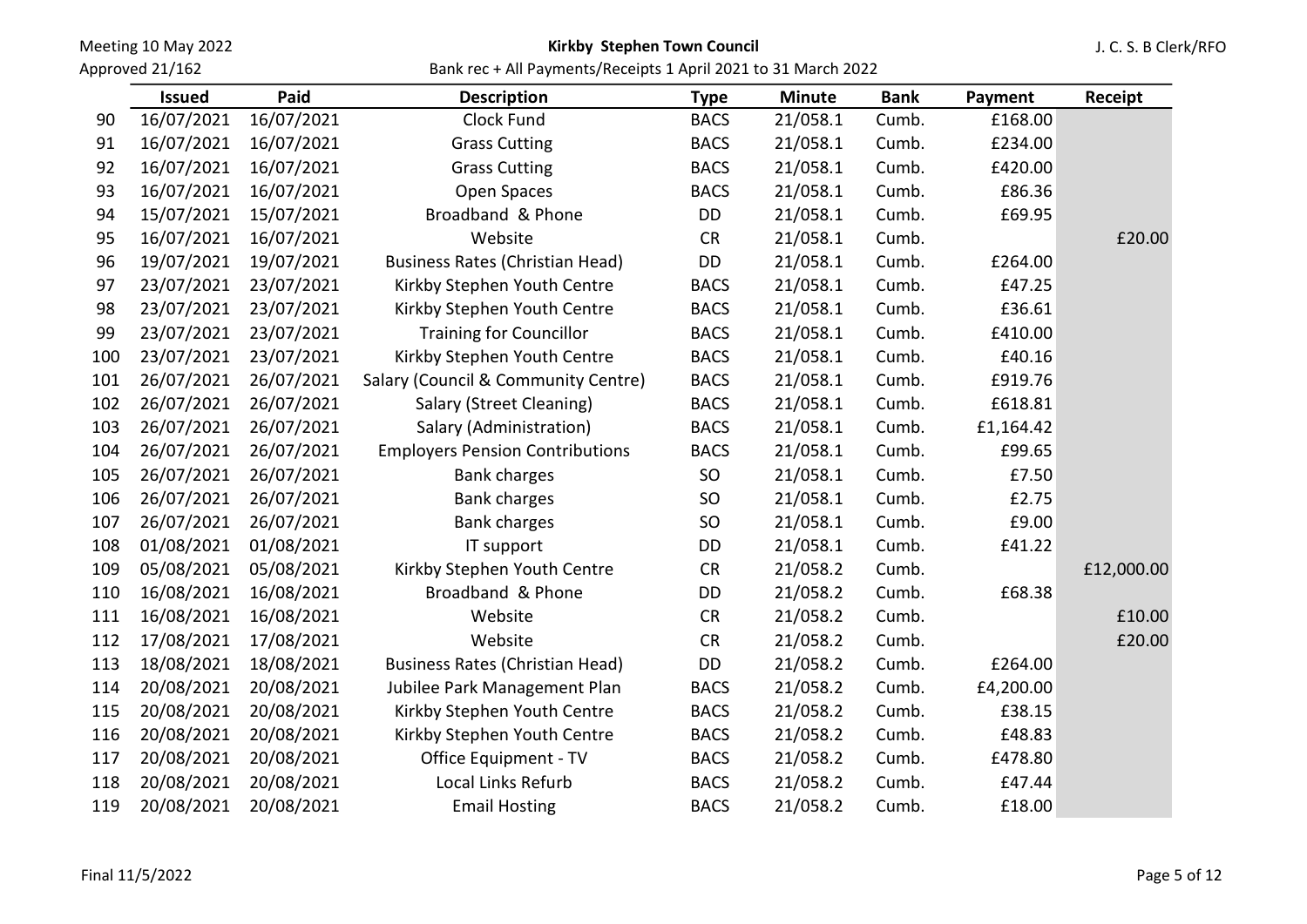Approved 21/162

### Kirkby Stephen Town Council

J. C. S. B Clerk/RFO

|     | <b>Issued</b> | Paid       | <b>Description</b>                     | <b>Type</b> | <b>Minute</b> | <b>Bank</b> | Payment   | Receipt |
|-----|---------------|------------|----------------------------------------|-------------|---------------|-------------|-----------|---------|
| 120 | 20/08/2021    | 20/08/2021 | Cleaning materials                     | <b>BACS</b> | 21/058.2      | Cumb.       | £4.65     |         |
| 121 | 20/08/2021    | 20/08/2021 | Local Links Refurb                     | <b>BACS</b> | 21/058.2      | Cumb.       | £81.54    |         |
| 122 | 23/08/2021    | 27/08/2021 | Website                                | CR          | 21/058.2      | Cumb.       |           | £10.00  |
| 123 | 25/08/2021    | 25/08/2021 | Salary (Council & Community Centre)    | <b>BACS</b> | 21/058.2      | Cumb.       | £894.81   |         |
| 124 | 25/08/2021    | 25/08/2021 | Salary (Street Cleaning)               | <b>BACS</b> | 21/058.2      | Cumb.       | £651.69   |         |
| 125 | 25/08/2021    | 25/08/2021 | Salary (Administration)                | <b>BACS</b> | 21/058.2      | Cumb.       | £1,130.88 |         |
| 126 | 28/08/2021    | 28/08/2021 | <b>Employers Pension Contributions</b> | <b>BACS</b> | 21/058.2      | Cumb.       | £92.01    |         |
| 127 | 27/08/2021    | 27/08/2021 | Website                                | <b>CR</b>   | 21/058.2      | Cumb.       |           | £20.00  |
| 128 | 01/09/2021    | 01/09/2021 | IT support                             | DD          | 21/072        | Cumb.       | £41.22    |         |
| 129 | 09/09/2021    | 09/09/2021 | Website                                | CR          | 21/072        | Cumb.       |           | £20.00  |
| 130 | 15/09/2021    | 15/09/2021 | Broadband & Phone                      | DD          | 21/072        | Cumb.       | £64.98    |         |
| 131 | 17/09/2021    | 17/09/2021 | Website                                | CR          | 21/072        | Cumb.       |           | £10.00  |
| 132 | 20/09/2021    | 20/09/2021 | <b>Business Rates (Christian Head)</b> | DD          | 21/072        | Cumb.       | £264.00   |         |
| 133 | 21/09/2021    | 21/09/2021 | Website                                | CR          | 21/072        | Cumb.       |           | £20.00  |
| 134 | 24/09/2021    | 24/09/2021 | Admin & Training                       | <b>BACS</b> | 21/072        | Cumb.       | £20.00    |         |
| 135 | 24/09/2021    | 24/09/2021 | Kirkby Stephen Youth Centre            | <b>BACS</b> | 21/072        | Cumb.       | £48.83    |         |
| 136 | 24/09/2021    | 24/09/2021 | Kirkby Stephen Youth Centre            | <b>BACS</b> | 21/072        | Cumb.       | £38.16    |         |
| 137 | 24/09/2021    | 24/09/2021 | <b>Grass Cutting</b>                   | <b>BACS</b> | 21/072        | Cumb.       | £330.00   |         |
| 138 | 24/09/2021    | 24/09/2021 | Open Spaces                            | <b>BACS</b> | 21/072        | Cumb.       | £828.00   |         |
| 139 | 24/09/2021    | 24/09/2021 | Open Spaces                            | <b>BACS</b> | 21/072        | Cumb.       | £468.00   |         |
| 140 | 24/09/2021    | 24/09/2021 | <b>Grass Cutting</b>                   | <b>BACS</b> | 21/072        | Cumb.       | £1,260.00 |         |
| 141 | 24/09/2021    | 24/09/2021 | Administration                         | <b>BACS</b> | 21/072        | Cumb.       | £48.00    |         |
| 142 | 24/09/2021    | 24/09/2021 | Printing                               | <b>BACS</b> | 21/072        | Cumb.       | £70.30    |         |
| 143 | 24/09/2021    | 24/09/2021 | Administration                         | <b>BACS</b> | 21/072        | Cumb.       | £71.94    |         |
| 144 | 24/09/2021    | 24/09/2021 | Administration                         | <b>BACS</b> | 21/072        | Cumb.       | £250.00   |         |
| 145 | 24/09/2021    | 24/09/2021 | Administration                         | <b>BACS</b> | 21/072        | Cumb.       | £204.99   |         |
| 146 | 24/09/2021    | 24/09/2021 | Administration                         | <b>BACS</b> | 21/072        | Cumb.       | £55.36    |         |
| 147 | 24/09/2021    | 24/09/2021 | <b>Street Cleaning</b>                 | <b>BACS</b> | 21/072        | Cumb.       | £98.35    |         |
| 148 | 24/09/2021    | 24/09/2021 | Administration                         | <b>BACS</b> | 21/072        | Cumb.       | £480.00   |         |
| 149 | 27/09/2021    | 27/09/2021 | Website                                | CR          | 21/072        | Cumb.       |           | £20.00  |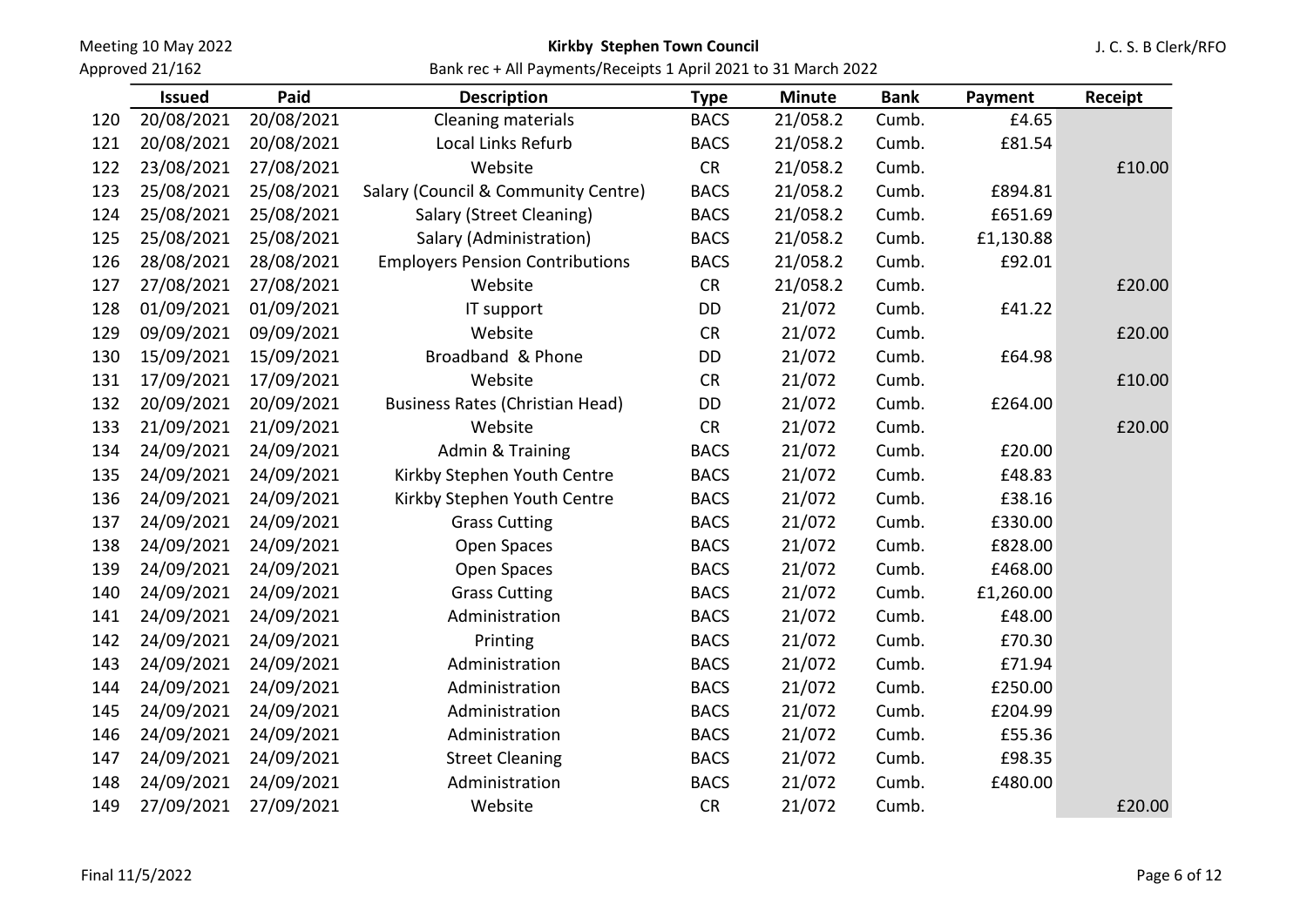Approved 21/162

## Kirkby Stephen Town Council

J. C. S. B Clerk/RFO

|     | <b>Issued</b> | Paid       | <b>Description</b>                     | <b>Type</b> | <b>Minute</b> | <b>Bank</b> | Payment   | Receipt |
|-----|---------------|------------|----------------------------------------|-------------|---------------|-------------|-----------|---------|
| 150 | 27/09/2021    | 27/09/2021 | Website                                | <b>CR</b>   | 21/072        | Cumb.       |           | £20.00  |
| 151 | 27/09/2021    | 27/09/2021 | Salary (Council & Community Centre)    | <b>BACS</b> | 21/072        | Cumb.       | £919.76   |         |
| 152 | 27/09/2021    | 27/09/2021 | Salary (Street Cleaning)               | <b>BACS</b> | 21/072        | Cumb.       | £644.24   |         |
| 153 | 27/09/2021    | 27/09/2021 | Salary (Administration)                | <b>BACS</b> | 21/072        | Cumb.       | £1,400.79 |         |
| 154 | 30/09/2021    | 30/09/2021 | <b>Employers Pension Contributions</b> | <b>BACS</b> | 21/072        | Cumb.       | £123.63   |         |
| 155 | 30/09/2021    | 30/09/2021 | <b>PAYE</b>                            | <b>BACS</b> | 21/072        | Cumb.       | £2,901.02 |         |
| 156 | 01/10/2021    | 01/10/2021 | IT support                             | DD          | 21/086        | Cumb.       | £41.22    |         |
| 157 | 04/10/2021    | 04/10/2021 | Website                                | <b>BACS</b> | 21/086        | Cumb.       |           | £20.00  |
| 158 | 05/10/2021    | 05/10/2021 | Income from Newsletter                 | <b>BACS</b> | 21/086        | Cumb.       |           | £102.60 |
| 159 | 05/10/2021    | 05/10/2021 | Website                                | <b>BACS</b> | 21/086        | Cumb.       |           | £20.00  |
| 160 | 06/10/2021    | 06/10/2021 | Income from Newsletter                 | <b>BACS</b> | 21/086        | Cumb.       |           | £25.65  |
| 161 | 10/10/2021    | 10/10/2021 | Website                                | <b>BACS</b> | 21/086        | Cumb.       |           | £20.00  |
| 162 | 11/10/2021    | 11/10/2021 | Income from Newsletter                 | <b>BACS</b> | 21/086        | Cumb.       |           | £25.65  |
| 163 | 18/10/2021    | 18/10/2021 | Broadband & Phone                      | <b>BACS</b> | 21/086        | Cumb.       | £65.53    |         |
| 164 | 19/10/2021    | 19/10/2021 | <b>Business Rates (Christian Head)</b> | <b>BACS</b> | 21/086        | Cumb.       | £264.00   |         |
| 165 | 19/10/2021    | 19/10/2021 | Website                                | <b>CR</b>   | 21/086        | Cumb.       |           | £10.00  |
| 166 | 19/10/2021    | 19/10/2021 | Comm & Council Centre Income           | <b>CR</b>   | 21/086        | Cumb.       |           | £15.00  |
| 167 | 20/10/2021    | 20/10/2021 | Income from Newsletter                 | <b>CR</b>   | 21/086        | Cumb.       |           | £25.65  |
| 168 | 25/10/2021    | 25/10/2021 | Administration                         | <b>BACS</b> | 21/086        | Cumb.       | £25.32    |         |
| 169 | 25/10/2021    | 25/10/2021 | Good Neighbours                        | <b>BACS</b> | 21/086        | Cumb.       | £15.00    |         |
| 170 | 25/10/2021    | 25/10/2021 | <b>Training for Councillor</b>         | <b>BACS</b> | 21/086        | Cumb.       | £40.00    |         |
| 171 | 25/10/2021    | 25/10/2021 | <b>Grants &amp; Donations</b>          | <b>BACS</b> | 21/086        | Cumb.       | £53.97    |         |
| 172 | 25/10/2021    | 25/10/2021 | Printing                               | <b>BACS</b> | 21/086        | Cumb.       | £49.11    |         |
| 173 | 25/10/2021    | 25/10/2021 | Administration                         | <b>BACS</b> | 21/086        | Cumb.       | £48.00    |         |
| 174 | 25/10/2021    | 25/10/2021 | Open Spaces                            | <b>BACS</b> | 21/086        | Cumb.       | £1,014.00 |         |
| 175 | 25/10/2021    | 25/10/2021 | Kirkby Stephen Youth Centre            | <b>BACS</b> | 21/086        | Cumb.       | £47.25    |         |
| 176 | 25/10/2021    | 25/10/2021 | Kirkby Stephen Youth Centre            | <b>BACS</b> | 21/086        | Cumb.       | £36.61    |         |
| 177 | 25/10/2021    | 25/10/2021 | <b>Street Cleaning</b>                 | <b>BACS</b> | 21/086        | Cumb.       | £11.09    |         |
| 178 | 25/10/2021    | 25/10/2021 | Website                                | <b>CR</b>   | 21/086        | Cumb.       |           | £20.00  |
| 179 | 25/10/2021    | 25/10/2021 | Website                                | <b>CR</b>   | 21/086        | Cumb.       |           | £10.00  |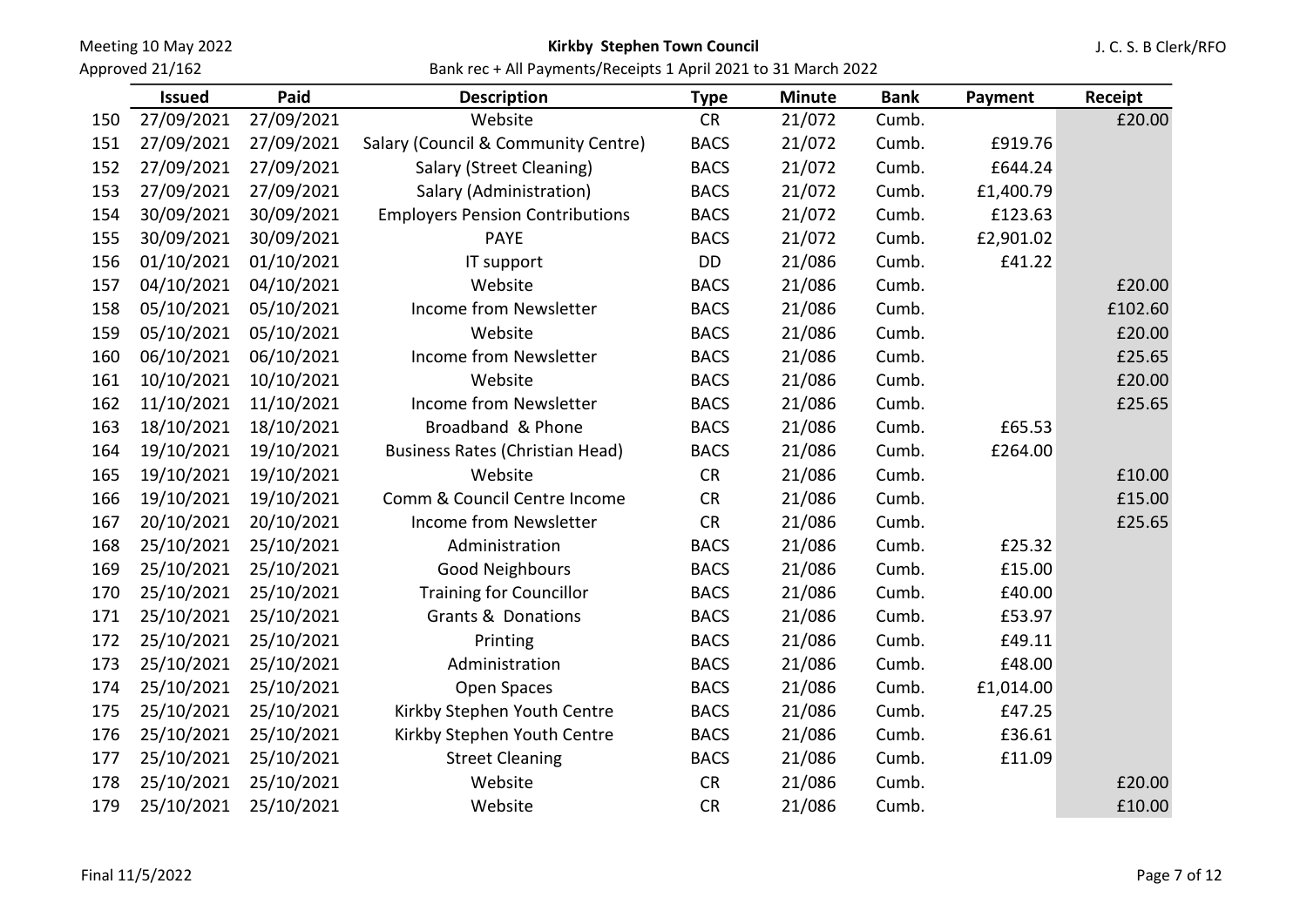Approved 21/162

### Kirkby Stephen Town Council

J. C. S. B Clerk/RFO

Bank rec + All Payments/Receipts 1 April 2021 to 31 March 2022

|     | <b>Issued</b> | Paid       | <b>Description</b>                     | <b>Type</b> | <b>Minute</b> | <b>Bank</b> | Payment   | Receipt |
|-----|---------------|------------|----------------------------------------|-------------|---------------|-------------|-----------|---------|
| 180 | 25/10/2021    | 25/10/2021 | Salary (Council & Community Centre)    | <b>BACS</b> | 21/086        | Cumb.       | £894.81   |         |
| 181 | 25/10/2021    | 25/10/2021 | Salary (Street Cleaning)               | <b>BACS</b> | 21/086        | Cumb.       | £628.71   |         |
| 182 | 25/10/2021    | 25/10/2021 | Salary (Administration)                | <b>BACS</b> | 21/086        | Cumb.       | £1,134.26 |         |
| 183 | 25/10/2021    | 29/10/2021 | <b>Employers Pension Contributions</b> | <b>BACS</b> | 21/086        | Cumb.       | £94.29    |         |
| 184 | 26/10/2021    | 26/10/2021 | <b>Bank charges</b>                    | SO          | 21/086        | Cumb.       | £9.00     |         |
| 185 | 26/10/2021    | 26/10/2021 | <b>Bank charges</b>                    | SO          | 21/086        | Cumb.       | £6.00     |         |
| 186 | 29/10/2021    | 29/10/2021 | Website                                | <b>CR</b>   | 21/086        | Cumb.       |           | £23.00  |
| 187 | 01/11/2021    | 01/11/2021 | IT support                             | DD          | 21/086        | Cumb.       | £41.22    |         |
| 188 | 08/11/2021    | 08/11/2021 | Income from Newsletter                 | CR          | 21/086        | Cumb.       |           | £400.00 |
| 189 | 15/11/2021    | 15/11/2021 | Broadband & Phone                      | SO          | 21/086        | Cumb.       | £64.57    |         |
| 190 | 19/11/2021    | 19/11/2021 | Newsletter                             | <b>BACS</b> | 21/086        | Cumb.       | £73.35    |         |
| 191 | 19/11/2021    | 19/11/2021 | Christmas Lights                       | <b>BACS</b> | 21/086        | Cumb.       | £92.60    |         |
| 192 | 19/11/2021    | 19/11/2021 | Room Hire                              | <b>BACS</b> | 21/086        | Cumb.       | £15.00    |         |
| 193 | 19/11/2021    | 19/11/2021 | Administration                         | <b>BACS</b> | 21/086        | Cumb.       | £20.00    |         |
| 194 | 19/11/2021    | 19/11/2021 | Office Equipment - TV                  | <b>BACS</b> | 21/086        | Cumb.       | £129.24   |         |
| 195 | 19/11/2021    | 19/11/2021 | Jubilee Park Management Plan           | <b>BACS</b> | 21/086        | Cumb.       | £420.00   |         |
| 196 | 19/11/2021    | 24/11/2021 | Website                                | <b>CR</b>   | 21/086        | Cumb.       |           | £20.00  |
| 197 | 19/10/2021    | 19/10/2021 | Website                                | <b>CR</b>   | 21/086        | Cumb.       |           | £20.00  |
| 198 | 17/11/2021    | 17/11/2021 | Administration                         | <b>CR</b>   | 21/086        | Cumb.       |           | £17.99  |
| 199 | 18/11/2021    | 18/11/2021 | <b>Business Rates (Christian Head)</b> | <b>BACS</b> | 21/086        | Cumb.       | £264.00   |         |
| 200 | 25/11/2021    | 25/11/2021 | Newsletter                             | <b>CR</b>   | 21/086        | Cumb.       | £120.00   |         |
| 201 | 25/11/2021    | 25/11/2021 | Salary (Council & Community Centre)    | <b>BACS</b> | 21/086        | Cumb.       | £894.81   |         |
| 202 | 25/11/2021    | 25/11/2021 | Salary (Street Cleaning)               | <b>BACS</b> | 21/086        | Cumb.       | £626.97   |         |
| 203 | 25/11/2021    | 25/11/2021 | Salary (Administration)                | <b>BACS</b> | 21/086        | Cumb.       | £1,300.49 |         |
| 204 | 26/11/2021    | 26/11/2021 | Website                                | CR          | 21/086        | Cumb.       |           | £20.00  |
| 205 | 01/12/2021    | 01/12/2021 | IT support                             | <b>DD</b>   | 21/100        | Cumb.       | £41.22    |         |
| 206 | 03/12/2021    | 03/12/2021 | <b>Employers Pension Contributions</b> | <b>BACS</b> | 21/100        | Cumb.       | £112.45   |         |
| 207 | 06/12/2021    | 06/12/2021 | Room Hire                              | <b>CR</b>   | 21/100        | Cumb.       |           | £30.00  |
| 208 | 10/12/2021    | 10/12/2021 | Good Neighbours                        | <b>BACS</b> | 21/100        | Cumb.       | £30.00    |         |
| 209 | 10/12/2021    | 10/12/2021 | Christmas Lights                       | <b>BACS</b> | 21/100        | Cumb.       | £30.00    |         |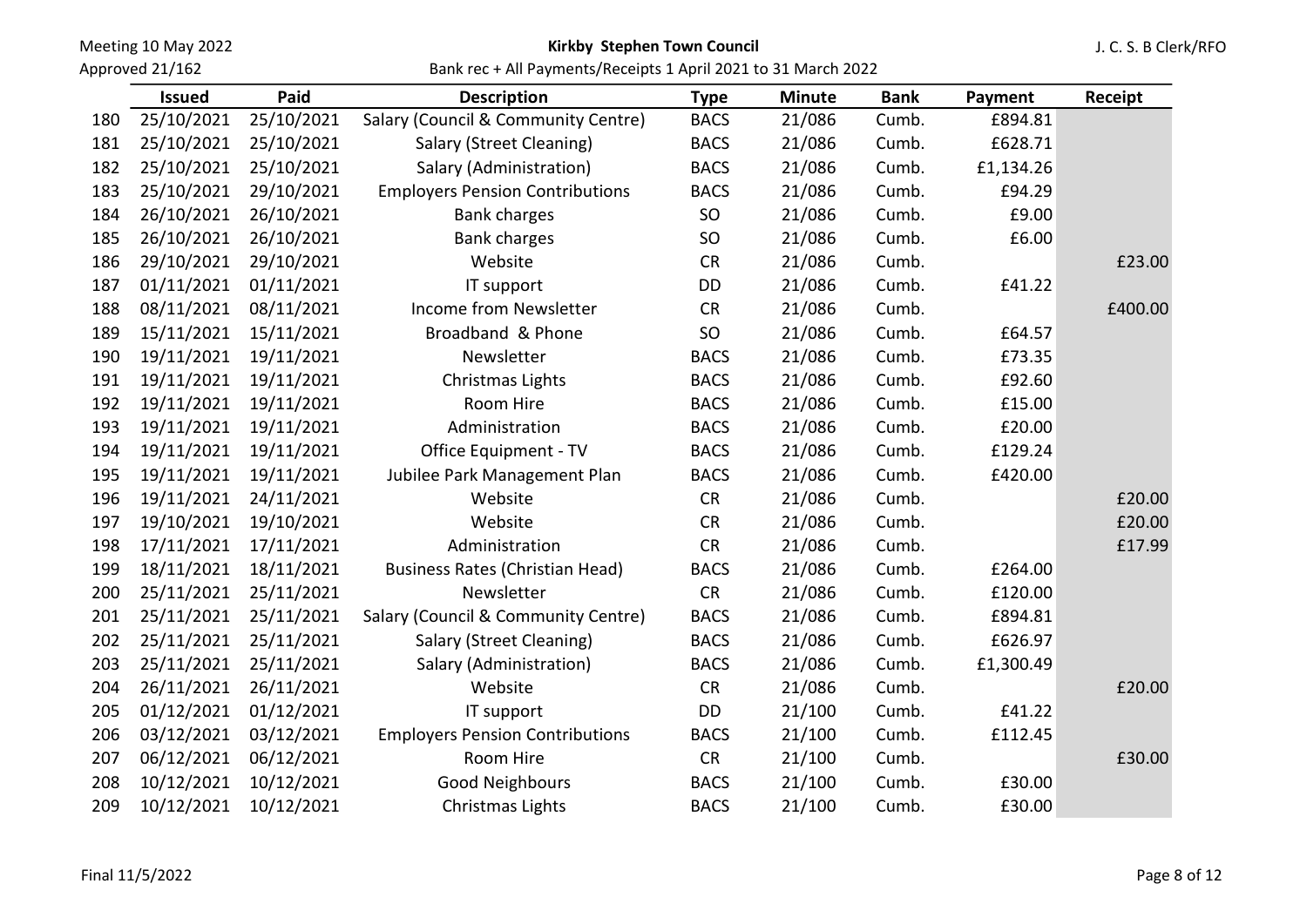Approved 21/162

### Kirkby Stephen Town Council

J. C. S. B Clerk/RFO

|     | <b>Issued</b> | Paid       | <b>Description</b>                     | <b>Type</b> | <b>Minute</b> | <b>Bank</b> | Payment   | Receipt |
|-----|---------------|------------|----------------------------------------|-------------|---------------|-------------|-----------|---------|
| 210 | 10/12/2021    | 10/12/2021 | Printing                               | <b>BACS</b> | 21/100        | Cumb.       | £41.43    |         |
| 211 | 10/12/2021    | 10/12/2021 | Stationery                             | <b>BACS</b> | 21/100        | Cumb.       | £40.31    |         |
| 212 | 10/12/2021    | 10/12/2021 | <b>Visitors Centre Survey</b>          | <b>BACS</b> | 21/100        | Cumb.       | £780.00   |         |
| 213 | 10/12/2021    | 10/12/2021 | Kirkby Stephen Youth Centre            | <b>BACS</b> | 21/100        | Cumb.       | £63.86    |         |
| 214 | 15/12/2021    | 15/12/2021 | Broadband & Phone                      | DD          | 21/100        | Cumb.       | £64.27    |         |
| 215 | 20/12/2021    | 20/12/2021 | <b>Business Rates (Christian Head)</b> | DD          | 21/100        | Cumb.       | £264.00   |         |
| 216 | 20/12/2021    | 20/12/2021 | Xmas Tree                              | <b>CR</b>   | 21/100        | Cumb.       |           | £30.00  |
| 217 | 20/12/2021    | 20/12/2021 | Xmas Tree                              | CR          | 21/100        | Cumb.       |           | £30.00  |
| 218 | 21/12/2021    | 21/12/2021 | Room Hire                              | CR          | 21/100        | Cumb.       |           | £30.00  |
| 219 | 22/12/2021    | 22/12/2021 | <b>PAYE</b>                            | <b>BACS</b> | 21/100        | Cumb.       | £2,943.21 |         |
| 220 | 22/12/2021    | 22/12/2021 | Salary (Administration)                | <b>BACS</b> | 21/100        | Cumb.       | £1,287.53 |         |
| 221 | 22/12/2021    | 22/12/2021 | Salary (Council & Community Centre)    | <b>BACS</b> | 21/100        | Cumb.       | £954.69   |         |
| 222 | 22/12/2021    | 22/12/2021 | Salary (Street Cleaning)               | <b>BACS</b> | 21/100        | Cumb.       | £668.31   |         |
| 223 | 22/12/2021    | 22/12/2021 | Newsletter                             | <b>BACS</b> | 21/100        | Cumb.       | £455.00   |         |
| 224 | 22/12/2021    | 22/12/2021 | <b>Employers Pension Contributions</b> | <b>BACS</b> | 21/100        | Cumb.       | £114.16   |         |
| 225 | 22/12/2021    | 22/12/2021 | Kirkby Stephen Youth Centre            | <b>BACS</b> | 21/100        | Cumb.       | £108.42   |         |
| 226 | 22/12/2021    | 22/12/2021 | <b>Internal Audit</b>                  | <b>BACS</b> | 21/100        | Cumb.       | £85.00    |         |
| 227 | 22/12/2021    | 22/12/2021 | Stationery                             | <b>BACS</b> | 21/100        | Cumb.       | £52.09    |         |
| 228 | 22/12/2021    | 22/12/2021 | Subscriptions                          | <b>BACS</b> | 21/100        | Cumb.       | £50.00    |         |
| 229 | 22/12/2021    | 22/12/2021 | Newsletter                             | CR          | 21/100        | Cumb.       |           | £51.30  |
| 230 | 22/12/2021    | 22/12/2021 | Xmas Tree                              | <b>CR</b>   | 21/100        | Cumb.       |           | £60.00  |
| 231 | 22/12/2021    | 22/12/2021 | Xmas Tree                              | <b>CR</b>   | 21/100        | Cumb.       |           | £90.00  |
| 232 | 22/12/2021    | 22/12/2021 | Xmas Tree                              | CR          | 21/100        | Cumb.       |           | £90.00  |
| 233 | 22/12/2021    | 22/12/2021 | Donations Brough and Hartley           | <b>CR</b>   | 21/100        | Cumb.       |           | £400.00 |
| 234 | 22/12/2021    | 29/12/2021 | Christmas Lights                       | 000031      | 21/100        | Cumb.       | £40.00    |         |
| 235 | 04/01/2022    | 04/01/2022 | IT support                             | <b>DD</b>   | 21/117        | Cumb.       | £41.22    |         |
| 236 | 05/01/2022    | 05/01/2022 | Website                                | <b>CR</b>   | 21/117        | Cumb.       |           | £10.00  |
| 237 | 07/01/2022    | 07/01/2022 | Xmas Tree                              | <b>CR</b>   | 21/117        | Cumb.       |           | £30.00  |
| 238 | 08/01/2022    | 08/01/2022 | Website                                | <b>CR</b>   | 21/117        | Cumb.       |           | £20.00  |
| 239 | 13/01/2022    | 13/01/2022 | Xmas Tree                              | <b>CR</b>   | 21/117        | Cumb.       |           | £30.00  |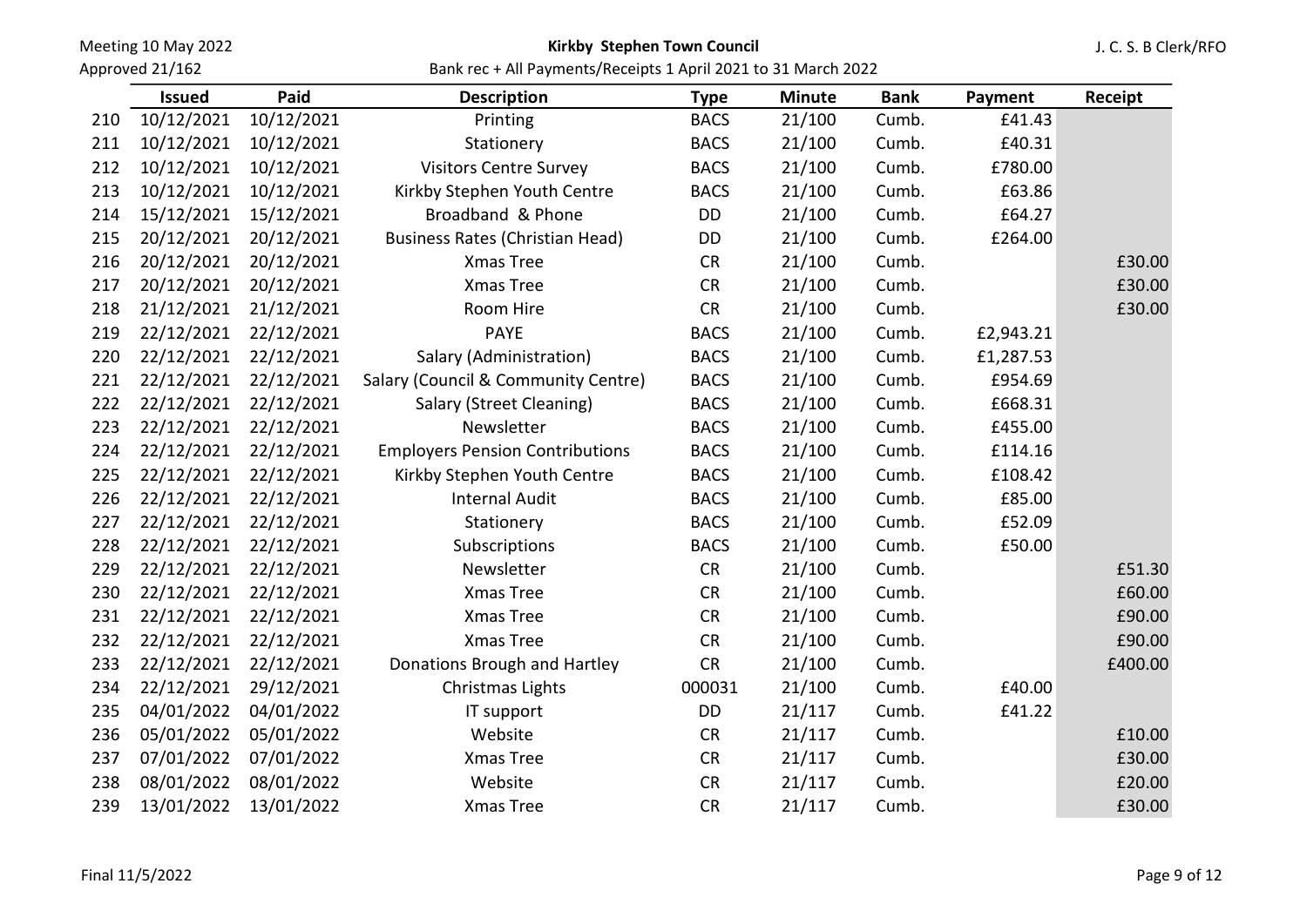Approved 21/162

### Kirkby Stephen Town Council

J. C. S. B Clerk/RFO

|     | <b>Issued</b> | Paid       | <b>Description</b>                     | <b>Type</b> | <b>Minute</b> | <b>Bank</b> | Payment   | Receipt   |
|-----|---------------|------------|----------------------------------------|-------------|---------------|-------------|-----------|-----------|
| 240 | 14/01/2022    | 14/01/2022 | Website                                | <b>CR</b>   | 21/117        | Cumb.       |           | £20.00    |
| 241 | 17/01/2022    | 17/01/2022 | Broadband & Phone                      | DD          | 21/117        | Cumb.       | £68.60    |           |
| 242 | 17/01/2022    | 24/01/2022 | Wayleave                               | <b>CR</b>   | 21/117        | Cumb.       |           | £15.16    |
| 243 | 17/01/2022    | 24/01/2022 | Xmas Tree                              | CR          | 21/117        | Cumb.       |           | £30.00    |
| 244 | 17/01/2022    | 24/01/2022 | Website                                | CR          | 21/117        | Cumb.       |           | £20.00    |
| 245 | 18/01/2022    | 18/01/2022 | <b>Business Rates (Christian Head)</b> | DD          | 21/117        | Cumb.       | £264.00   |           |
| 246 | 24/01/2022    | 24/01/2022 | <b>Westmorland Dales Funding</b>       | CR          | 21/117        | Cumb.       |           | £3,850.00 |
| 247 | 25/01/2022    | 25/01/2022 | Website                                | <b>CR</b>   | 21/117        | Cumb.       |           | £20.00    |
| 248 | 25/01/2022    | 25/01/2022 | Website                                | <b>CR</b>   | 21/117        | Cumb.       |           | £20.00    |
| 249 | 26/01/2022    | 26/01/2022 | <b>Bank charges</b>                    | DD          | 21/117        | Cumb.       | £19.80    |           |
| 250 | 26/01/2022    | 26/01/2022 | Salary (Council & Community Centre)    | <b>BACS</b> | 21/117        | Cumb.       | £894.81   |           |
| 251 | 26/01/2022    | 26/01/2022 | Salary (Street Cleaning)               | <b>BACS</b> | 21/117        | Cumb.       | £641.79   |           |
| 252 | 26/01/2022    | 26/01/2022 | Salary (Administration)                | <b>BACS</b> | 21/117        | Cumb.       | £1,705.86 |           |
| 253 | 26/01/2022    | 26/01/2022 | Payroll Software                       | <b>BACS</b> | 21/117        | Cumb.       | £90.00    |           |
| 254 | 26/01/2022    | 26/01/2022 | Restricted - KSYC                      | <b>CR</b>   | 21/117        | Cumb.       |           | £17.31    |
| 255 | 31/01/2022    | 31/01/2022 | <b>Employers Pension Contributions</b> | <b>BACS</b> | 21/117        | Cumb.       | £141.92   |           |
| 256 | 31/01/2022    | 31/01/2022 | Room Hire                              | <b>CR</b>   | 21/117        | Cumb.       |           | £15.00    |
| 257 | 01/02/2022    | 01/02/2022 | IT support                             | DD          | 21/133        | Cumb.       | £41.22    |           |
| 258 | 14/02/2022    | 21/02/2022 | <b>Donation KSLL</b>                   | CR          | 21/133        | Cumb.       |           | £50.00    |
| 259 | 14/02/2022    | 21/02/2022 | <b>Donation KSLL</b>                   | CR          | 21/133        | Cumb.       |           | £50.00    |
| 260 | 15/02/2022    | 15/02/2022 | Broadband & Phone                      | <b>DD</b>   | 21/133        | Cumb.       | £72.07    |           |
| 261 | 16/02/2022    | 16/02/2022 | Website                                | CR          | 21/133        | Cumb.       |           | £20.00    |
| 262 | 17/02/2022    | 17/02/2022 | Room Hire                              | <b>CR</b>   | 21/133        | Cumb.       |           | £15.00    |
| 263 | 17/02/2022    | 17/02/2022 | Website                                | CR          | 21/133        | Cumb.       |           | £20.00    |
| 264 | 18/02/2022    | 18/02/2022 | Website                                | <b>CR</b>   | 21/133        | Cumb.       |           | £10.00    |
| 265 | 21/02/2022    | 25/02/2022 | Website                                | CR          | 21/133        | Cumb.       |           | £20.00    |
| 266 | 25/02/2022    | 25/02/2022 | Grants                                 | <b>BACS</b> | 21/133        | Cumb.       | £250.00   |           |
| 267 | 25/02/2022    | 25/02/2022 | Grants                                 | <b>BACS</b> | 21/133        | Cumb.       | £150.00   |           |
| 268 | 25/02/2022    | 25/02/2022 | Grants                                 | <b>BACS</b> | 21/133        | Cumb.       | £150.00   |           |
| 269 | 25/02/2022    | 25/02/2022 | Grants                                 | <b>BACS</b> | 21/133        | Cumb.       | £1,000.00 |           |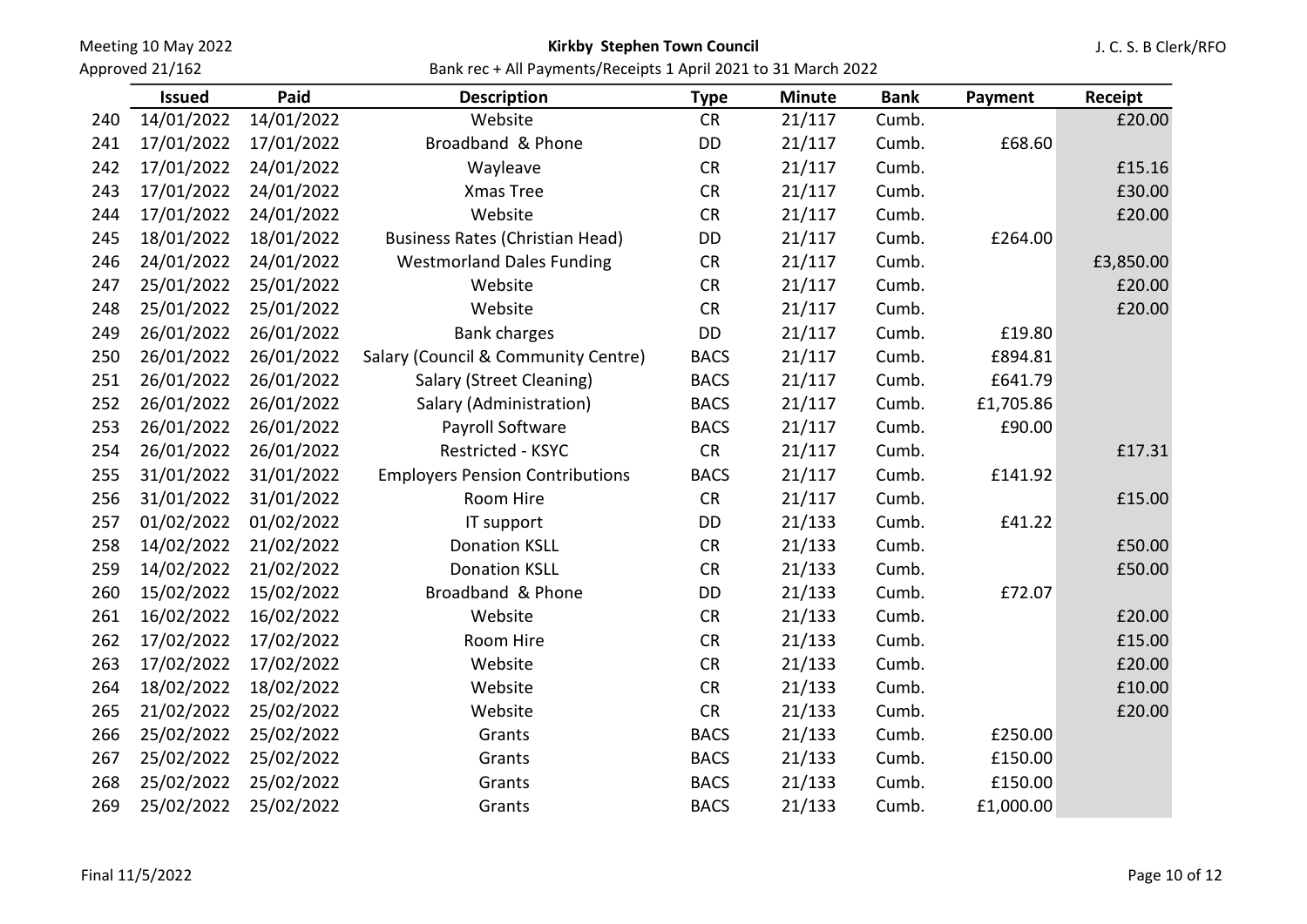Approved 21/162

# Kirkby Stephen Town Council

J. C. S. B Clerk/RFO

|     | <b>Issued</b> | Paid       | <b>Description</b>                     | <b>Type</b> | <b>Minute</b> | <b>Bank</b> | Payment   | Receipt    |
|-----|---------------|------------|----------------------------------------|-------------|---------------|-------------|-----------|------------|
| 270 | 25/02/2022    | 25/02/2022 | Grants                                 | <b>BACS</b> | 21/133        | Cumb.       | £200.00   |            |
| 271 | 25/02/2022    | 25/02/2022 | Grants                                 | <b>BACS</b> | 21/133        | Cumb.       | £60.00    |            |
| 272 | 25/02/2022    | 25/02/2022 | Administration                         | <b>BACS</b> | 21/133        | Cumb.       | £32.17    |            |
| 273 | 25/02/2022    | 25/02/2022 | Open Spaces                            | <b>BACS</b> | 21/133        | Cumb.       | £14.49    |            |
| 274 | 25/02/2022    | 25/02/2022 | IT support                             | <b>BACS</b> | 21/133        | Cumb.       | £47.90    |            |
| 275 | 25/02/2022    | 25/02/2022 | Stationery                             | <b>BACS</b> | 21/133        | Cumb.       | £75.20    |            |
| 276 | 25/02/2022    | 25/02/2022 | Salary (Council & Community Centre)    | <b>BACS</b> | 21/133        | Cumb.       | £834.94   |            |
| 277 | 25/02/2022    | 25/02/2022 | Salary (Street Cleaning)               | <b>BACS</b> | 21/133        | Cumb.       | £624.52   |            |
| 278 | 25/02/2022    | 25/02/2022 | Salary (Administration)                | <b>BACS</b> | 21/133        | Cumb.       | £1,280.65 |            |
| 279 | 28/02/2022    | 28/02/2022 | <b>Employers Pension Contributions</b> | <b>BACS</b> | 21/133        | Cumb.       | £103.43   |            |
| 280 | 01/03/2022    | 01/03/2022 | IT support                             | <b>DD</b>   | 21/159        | Cumb.       | £41.22    |            |
| 281 | 02/03/2022    | 02/03/2022 | Room Hire                              | <b>CR</b>   | 21/159        | Cumb.       |           | £15.00     |
| 282 | 02/03/2022    | 02/03/2022 | Restricted - KSYC                      | <b>CR</b>   | 21/159        | Cumb.       |           | £15,000.00 |
| 283 | 02/03/2022    | 02/03/2022 | Administration                         | DD          | 21/159        | Cumb.       | £35.00    |            |
| 284 | 07/03/2022    | 07/03/2022 | Website                                | CR          | 21/159        | Cumb.       |           | £23.00     |
| 285 | 11/03/2022    | 11/03/2022 | Restricted - KSYC                      | CR          | 21/159        | Cumb.       |           | £9,606.00  |
| 286 | 15/03/2022    | 15/03/2022 | Broadband & Phone                      | DD          | 21/159        | Cumb.       | £76.96    |            |
| 287 | 16/03/2022    | 16/03/2022 | Website                                | <b>CR</b>   | 21/159        | Cumb.       |           | £20.00     |
| 288 | 17/03/2022    | 17/03/2022 | Website                                | CR          | 21/159        | Cumb.       |           | £20.00     |
| 289 | 21/03/2022    | 25/03/2022 | Website                                | <b>CR</b>   | 21/159        | Cumb.       |           | £20.00     |
| 290 | 23/03/2022    | 23/03/2022 | Administration                         | <b>BACS</b> | 21/159        | Cumb.       | £10.00    |            |
| 291 | 23/03/2022    | 23/03/2022 | Administration                         | <b>BACS</b> | 21/159        | Cumb.       | £12.00    |            |
| 292 | 23/03/2022    | 23/03/2022 | Printing                               | <b>BACS</b> | 21/159        | Cumb.       | £90.16    |            |
| 293 | 23/03/2022    | 23/03/2022 | Misc & Open Spaces                     | <b>BACS</b> | 21/159        | Cumb.       | £762.06   |            |
| 294 | 22/03/2022    | 22/03/2022 | CIC fee                                | 000032      | 21/159        | Cumb.       | £15.00    |            |
| 295 | 25/03/2022    | 25/03/2022 | Salary (Council & Community Centre)    | <b>BACS</b> | 21/159        | Cumb.       | £894.81   |            |
| 296 | 25/03/2022    | 25/03/2022 | Salary (Street Cleaning)               | <b>BACS</b> | 21/159        | Cumb.       | £578.78   |            |
| 297 | 25/03/2022    | 25/03/2022 | Salary (Administration)                | <b>BACS</b> | 21/159        | Cumb.       | £1,584.36 |            |
| 298 | 30/03/2022    | 30/03/2022 | <b>Employers Pension Contributions</b> | <b>BACS</b> | 21/159        | Cumb.       | £138.19   |            |
| 299 | 30/03/2022    | 30/03/2022 | <b>PAYE</b>                            | <b>BACS</b> | 21/159        | Cumb.       | £3,311.17 |            |